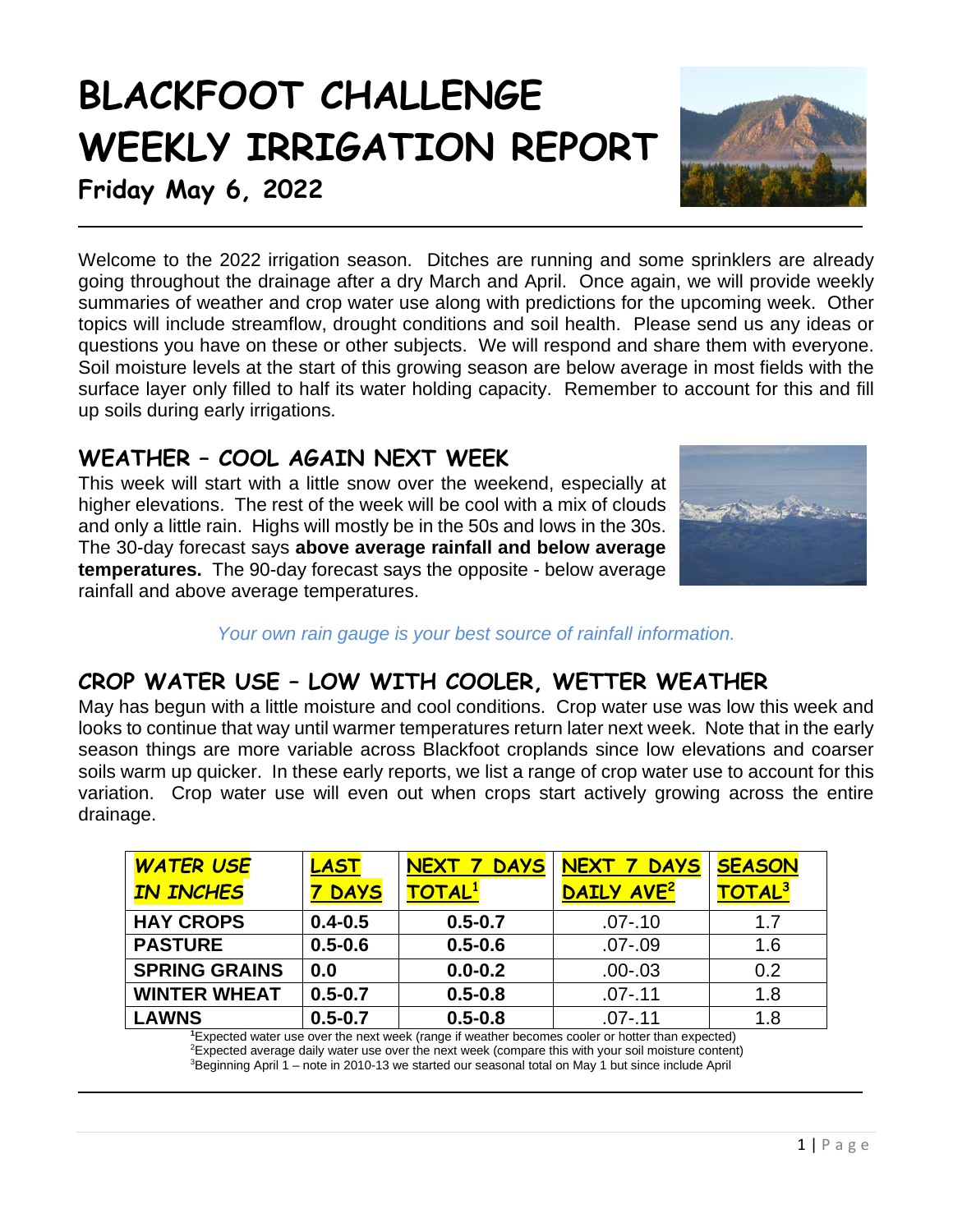The table on Page 1 provides a quick summary of crop water use this last week and an estimate for next week. The table and chart below summarize the entire irrigation season and compare it with average, hot and cool conditions so you can plan ahead. This table and chart will be updated weekly all season.

| BLACKFOOT 2022 GROWING SEASON WEEKLY RAINFALL & CROP WATER USE<br>(INCHES OF WATER) |                   |                                                   |      |                                                                       |                                |                               |              |                                                           |                                                   |                                                    |  |  |
|-------------------------------------------------------------------------------------|-------------------|---------------------------------------------------|------|-----------------------------------------------------------------------|--------------------------------|-------------------------------|--------------|-----------------------------------------------------------|---------------------------------------------------|----------------------------------------------------|--|--|
|                                                                                     | RAIN <sup>1</sup> | 2022 WEEKLY POTENTIAL CROP WATER USE <sup>2</sup> |      |                                                                       |                                |                               |              | AVERAGE WEEKLY CROP WATER USE <sup>3</sup>                |                                                   |                                                    |  |  |
| <b>WEEK ENDING</b>                                                                  | <b>RAIN</b>       | <b>HAY</b><br>CROPS <sup>4</sup>                  |      | <b>SPRING</b><br><b>GRAINS</b><br><b>PASTURE 5-1 START 5-15 START</b> | <b>SPRING</b><br><b>GRAINS</b> | <b>WINTER</b><br><b>WHEAT</b> | <b>LAWNS</b> | <b>LONGTERM</b><br><b>AVERAGE HAY</b><br><b>WATER USE</b> | <b>HOT WEEK</b><br><b>HAY WATER</b><br><b>USE</b> | <b>COOL WEEK</b><br><b>HAY WATER</b><br><b>USE</b> |  |  |
| <b>APRIL</b>                                                                        | 1.25              | 1.00                                              | 1.00 | 0.00                                                                  | 0.00                           | 1.00                          | 1.00         |                                                           |                                                   |                                                    |  |  |
| 5/6/2022                                                                            | 0.25              | 0.70                                              | 0.60 | 0.10                                                                  | 0.00                           | 0.80                          | 0.80         | 0.60                                                      | 1.00                                              | 0.30                                               |  |  |
| 5/13/2022                                                                           |                   |                                                   |      |                                                                       |                                |                               |              | 0.70                                                      | 1.10                                              | 0.40                                               |  |  |
| 5/20/2022                                                                           |                   |                                                   |      |                                                                       |                                |                               |              | 0.90                                                      | 1.20                                              | 0.50                                               |  |  |
| 5/27/2022                                                                           |                   |                                                   |      |                                                                       |                                |                               |              | 1.00                                                      | 1.30                                              | 0.50                                               |  |  |
| 6/3/2022                                                                            |                   |                                                   |      |                                                                       |                                |                               |              | 1.10                                                      | 1.50                                              | 0.60                                               |  |  |
| 6/10/2022                                                                           |                   |                                                   |      |                                                                       |                                |                               |              | 1.20                                                      | 1.70                                              | 0.70                                               |  |  |
| 6/17/2022                                                                           |                   |                                                   |      |                                                                       |                                |                               |              | 1.25                                                      | 1.90                                              | 0.70                                               |  |  |
| 6/24/2022                                                                           |                   |                                                   |      |                                                                       |                                |                               |              | 1.30                                                      | 2.00                                              | 0.80                                               |  |  |
| 7/1/2022                                                                            |                   |                                                   |      |                                                                       |                                |                               |              | 1.40                                                      | 2.00                                              | 0.90                                               |  |  |
| 7/8/2022                                                                            |                   |                                                   |      |                                                                       |                                |                               |              | 1.60                                                      | 2.10                                              | 1.00                                               |  |  |
| 7/15/2022                                                                           |                   |                                                   |      |                                                                       |                                |                               |              | 1.65                                                      | 2.20                                              | 1.00                                               |  |  |
| 7/22/2022                                                                           |                   |                                                   |      |                                                                       |                                |                               |              | 1.70                                                      | 2.20                                              | 1.00                                               |  |  |
| 7/29/2022                                                                           |                   |                                                   |      |                                                                       |                                |                               |              | 1.70                                                      | 2.00                                              | 1.00                                               |  |  |
| 8/5/2022                                                                            |                   |                                                   |      |                                                                       |                                |                               |              | 1.50                                                      | 1.80                                              | 0.90                                               |  |  |
| 8/12/2022                                                                           |                   |                                                   |      |                                                                       |                                |                               |              | 1.40                                                      | 1.70                                              | 0.80                                               |  |  |
| 8/19/2022                                                                           |                   |                                                   |      |                                                                       |                                |                               |              | 1.30                                                      | 1.60                                              | 0.80                                               |  |  |
| 8/26/2022                                                                           |                   |                                                   |      |                                                                       |                                |                               |              | 1.20                                                      | 1.40                                              | 0.70                                               |  |  |
| 9/2/2022                                                                            |                   |                                                   |      |                                                                       |                                |                               |              | 1.15                                                      | 1.40                                              | 0.70                                               |  |  |
| 9/9/2022                                                                            |                   |                                                   |      |                                                                       |                                |                               |              | 1.00                                                      | 1.30                                              | 0.60                                               |  |  |
| 9/16/2022                                                                           |                   |                                                   |      |                                                                       |                                |                               |              | 0.90                                                      | 1.20                                              | 0.50                                               |  |  |
| 9/23/2022                                                                           |                   |                                                   |      |                                                                       |                                |                               |              | 0.80                                                      | 1.10                                              | 0.50                                               |  |  |
| 9/30/2022                                                                           |                   |                                                   |      |                                                                       |                                |                               |              | 0.70                                                      | 1.00                                              | 0.40                                               |  |  |
| <b>TOTAL</b>                                                                        | 0.25              | 1.70                                              | 1.60 | 0.10                                                                  | 0.00                           | 1.80                          | 1.80         | 26.05                                                     | 34.70                                             | 15.30                                              |  |  |

1 Rainfall should be reduced to account for immediate evaporation from crop and soil surfaces (0.1-April,May and Sept, 0.15-June and August, 0.2-July) (This rainfall figure is an average across all Blackfoot croplands - use your own rain gauge for better accuracy)

2 **This years** maximum water use by healthy crops that are well-fertilized and irrigated, disease and insect-free. Will vary slightly across the drainage.

Longterm average water use for each crop each week based on long-term historic data.

Hay Crop water use drops approximately 2/3 the first week after cutting, 1/2 the second and 1/3 the third.



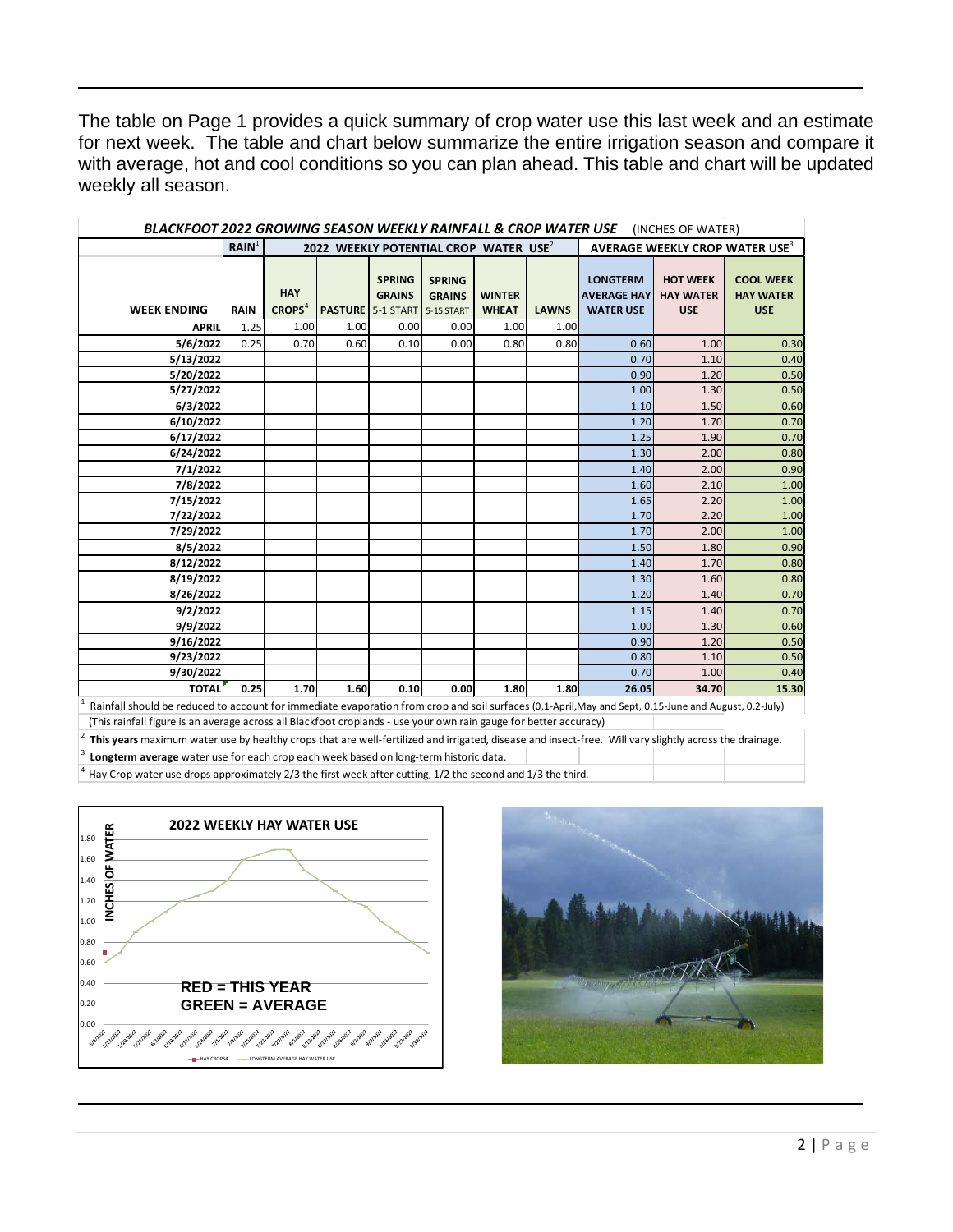# **SOIL MOISTURE – BELOW AVERAGE!**

Soil moisture levels throughout the drainage this week were about the same as this time last year. Most soils are filled to 50 - 75% of their water holding capacity throughout the 3-foot root zone. This means irrigators should check soil moisture levels and fill up soils during early irrigations. If planting new crops, watch surface moisture to ensure good establishment. Now is the easiest time to fill up soils to their full water holding capacities while crop water use is low, crops are short and weather is cool. Most soils could use an extra 2-3 inches to fill them up.

The chart below is a typical example of soil moisture this spring in hay fields. The red line is the moisture content of the surface foot, green the second foot, blue the third and purple the fifth. The orange line is soil temperature in the first foot. The soil sensors don't start working in the spring until the soil temperature rises above 32F which occurred in mid-March. The top two feet of soil (red and green) show a steady decline in soil moisture through our warm, dry March. This illustrates how soils dry out between snowmelt and the active growing season in May unless we get significant rainfall. The chart shows a slight bump in moisture from an early April snow/rain.





Soil near 100% of its water holding forms a ball when squeezed and leaves the hand moist. Water is visible on the surface of the soil and the hand as a dark stain or shiny surface.

Soil near 50% of its water holding capacity may form a weak ball but leaves little moisture on the hand. Soil at 25% or less of its water holding capacity does not form a ball when squeezed. It feels and looks dry. If sandy or loamy, it crumbles easily, if high in clay it forms a hard lump. Call, text or email anytime if you have questions about evaluating your soil moisture content and irrigation options.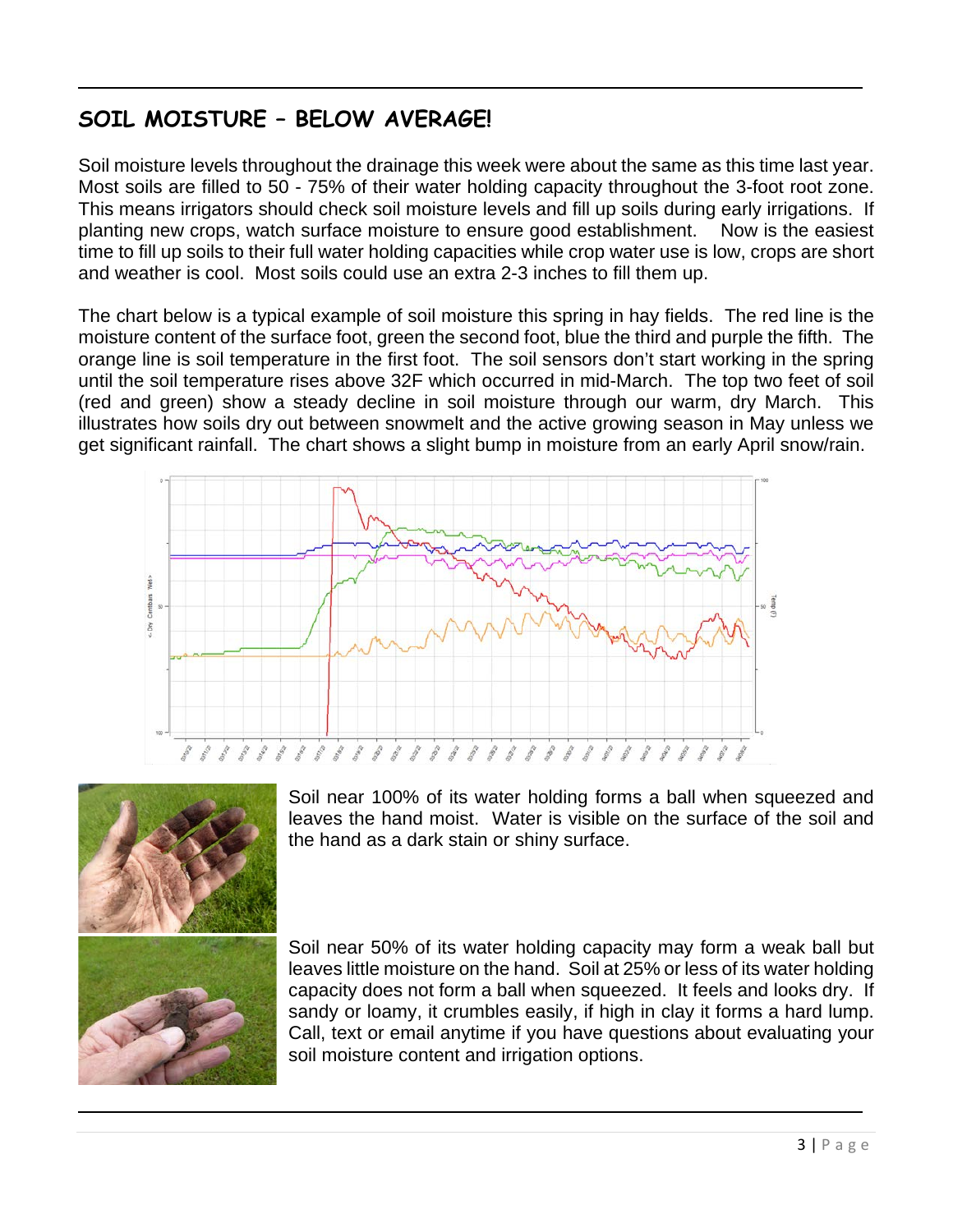# **SNOWPACK AND WATER SUPPLY**

Blackfoot drainage snowpack is at 96% of average today which is similar to the past two years at this time. April precipitation in the Blackfoot was 68% of normal which combined with almost no rain in March has left surface soils drier than average. Reservoir storage is good at 82% of normal compared with 115% last year. Blackfoot river flows are predicted to be normal this season. Last year the prediction at this time was for above-normal flows but drought conditions dropped late season flows below normal.

## **STREAMFLOW**

The Blackfoot river flow at Bonner is 3,670 CFS today which is near average for this date (3,910 CFS) and about the same as last year. 2018 set the highest flow record at 13,800 CFS while the lowest flow on this date was 700 CFS in 1905. Weather predictions for the next 30 days are for below average temperatures and above average rainfall which should help maintain streamflows. Predictions for the next 90 days are for above average temperatures and below average and rainfall.





Hay

82

2022

ovisional Data Subject to

03<br>2022

84

2022

Revision

 $\frac{05}{2022}$ 

 $\triangle$  Median daily statistic (87 years) — Discharge

01

2022

Арг<br>29

2822

Ap

30

2022

## **USE ABUNDANT EARLY-SEASON WATER TO FILL UP SOILS**

During early season irrigations is the perfect time to fill up your soil to its full waterholding capacity. Use a soil probe, shovel or moisture sensors to confirm that you have irrigated deeply enough to encourage deep root growth. Most local ag soils hold 4 (sandy soils) to 7 (clay soils) inches of stored soil moisture in the top 3 feet of soil and 6 to 11 inches in the top 5 feet. This stored moisture can last weeks and prevent crop loss during breakdowns, vacations or other distractions.

Hay<br>06<br>2022

This year on May 1 most local ag soils were only about half full in the surface three feet if they had not yet been irrigated. This means they could use an extra 2-3 inches of water to fill them up. How much rain do you expect to get?

For further information contact Jennifer Schoonen, Blackfoot Challenge Water Steward, 406-360-6445 or Barry Dutton, Professional Soil Scientist, 406-240-7798 [barry@landandwaterconsulting.net](mailto:barry@landandwaterconsulting.net)